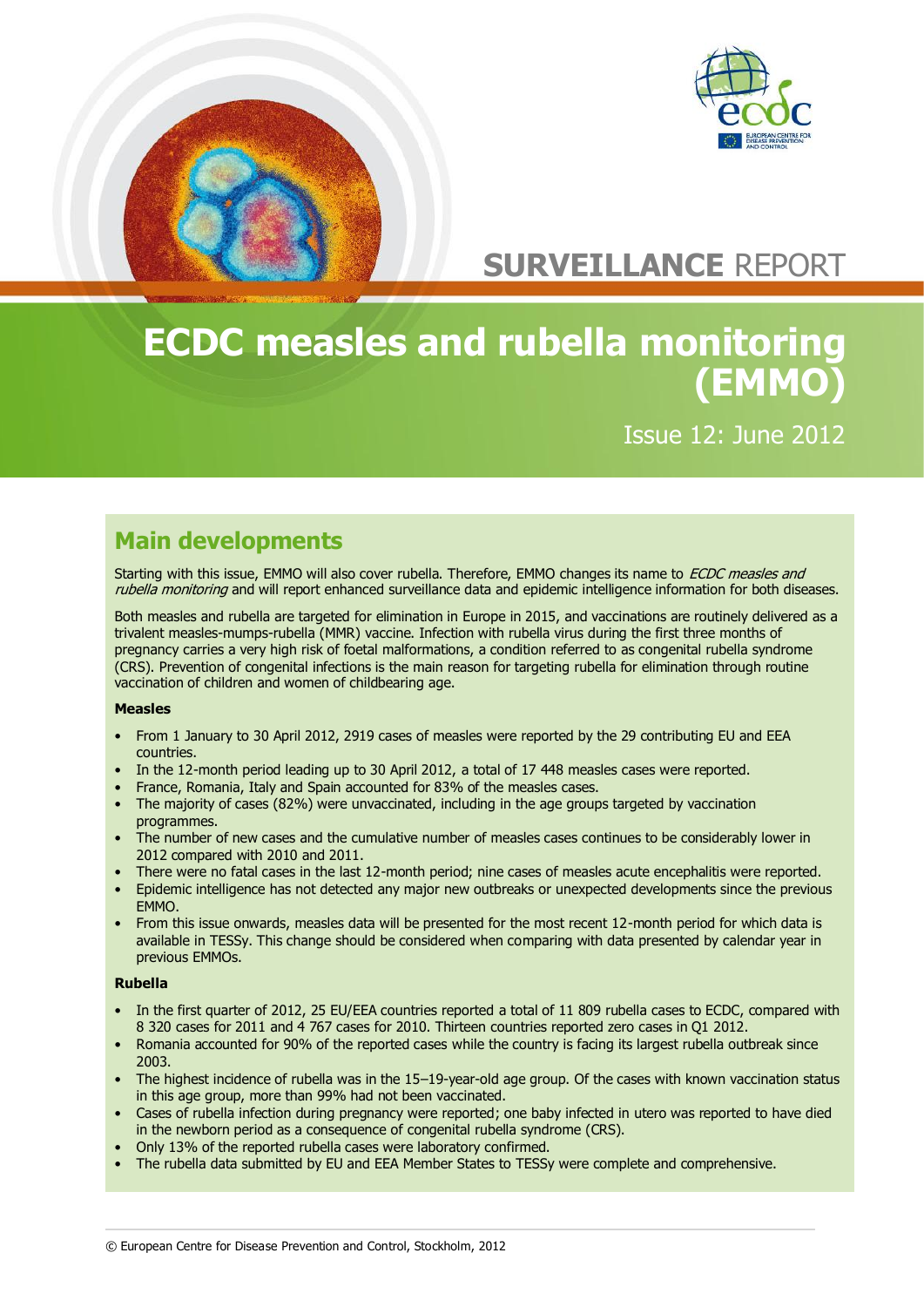# **Measles**

# **Surveillance data**

The enhanced measles surveillance data was retrieved from TESSy on 28 May 2012. The analysis covers the 12 month period from 1 May 2011 to 30 April 2012.

Twenty-six countries reported case-based data for the entire 12-month period. Lithuania reported case-based data for 11 months and aggregated data for April 2012. Poland reported case-based data for the period May 2011 to March 2012 but did not submit data for April 2012, and the Netherlands did not submit data for March and April 2012 but reported case-based data for the first 10 months of the period.

An overview of the number of cases and notification rates in the latest 12-month period is shown in Table 1. The number of cases reported for the first four months of 2012 is much lower than the number of cases reported for the same period in 2011 (Figure 1).

In the latest 12-month period, the highest notification rate was among infants under one year (33.1 cases per 100 000 population), followed by children aged between one and four years (16.9 cases per 100 000 population) (Figure 2).

Vaccination status was known for 84% (14 630) of the reported cases. Of these, 82% (12 056) were unvaccinated, 13% (1915) had received one dose of measles vaccine, 4% (532) had received two or more doses, and 0.1% (127) cases had received an unknown number of doses. The proportion of unvaccinated cases was high across all age groups, ranging from around 89% in those under the age of one year (too young for routine measles vaccination) to around 50% in the 25–29-year-old age group (Figure 5).

There were no measles-associated deaths reported in the latest 12-month period. Nine cases were complicated by acute measles encephalitis.

### **Figure 1. Number of measles cases in 2011 and 2012 and number of countries reporting in 2012 by month**

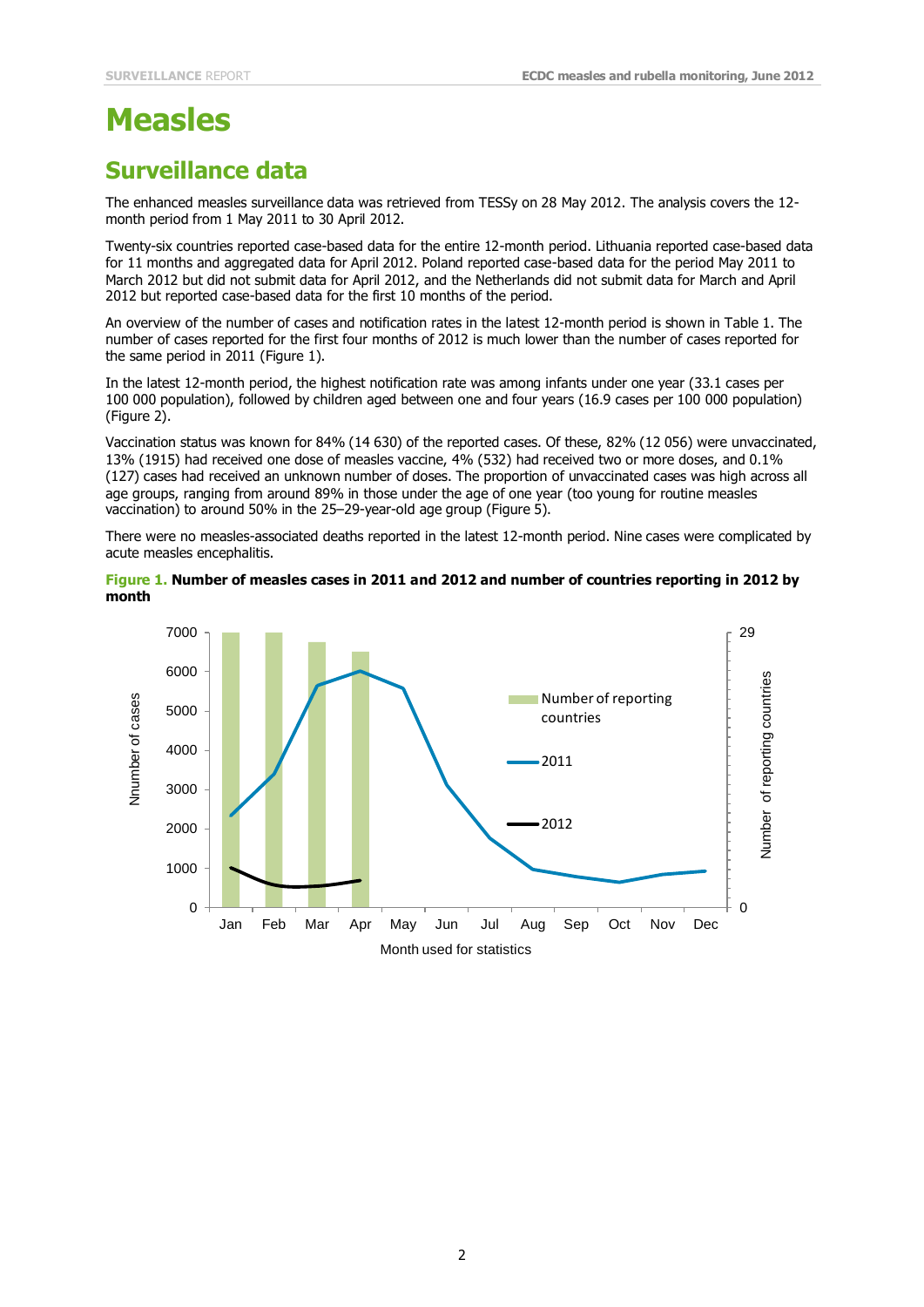### **Table 1. Number of measles cases by month and notifications per 100 000 population in the last 12 months (May 2011−April 2012), EU and EEA countries**

|                           | 2011           |                |                |              |                |                |            |                | 2012           |                |                |                | <b>May 2011-April 2012</b> |                                     |
|---------------------------|----------------|----------------|----------------|--------------|----------------|----------------|------------|----------------|----------------|----------------|----------------|----------------|----------------------------|-------------------------------------|
| <b>Country</b>            | May            | Jun            | Jul            | Aug          | Sep            | Oct            | <b>Nov</b> | <b>Dec</b>     | Jan            | Feb            | Mar            | Apr            | <b>Total cases</b>         | Notification<br>rate per<br>100 000 |
| Austria                   | 18             | 33             | 16             | 4            | $\overline{2}$ | 0              | 0          | 0              | 0              | 0              | 0              | $\overline{0}$ | 73                         | 0.9                                 |
| <b>Belgium</b>            | 129            | 92             | 43             | 9            | 10             | 3              | 12         | $\overline{2}$ | $\overline{7}$ | 6              | $\overline{2}$ | 8              | 323                        | 3.0                                 |
| <b>Bulgaria</b>           | 18             | 1              | 0              | 0            | $\mathbf{1}$   | 0              | 1          | 0              | 0              | 0              | 0              | $\mathbf{0}$   | 21                         | 0.3                                 |
| <b>Cyprus</b>             | 0              | 0              | 0              | 0            | 0              | 0              | 0          | 0              | 0              | $\mathbf{1}$   | 0              | 0              | $\mathbf{1}$               | 0.1                                 |
| <b>Czech Republic</b>     | $\overline{4}$ | 0              | 1              | 3            | 0              | 0              | 0          | $\mathbf{1}$   | 3              | 2              | 0              | $\overline{2}$ | 16                         | 0.2                                 |
| <b>Denmark</b>            | 19             | 0              | 2              | 0            | 0              | 0              | 0          | 0              | $\mathbf{1}$   | 0              | 0              | $\mathbf{0}$   | 22                         | 0.4                                 |
| <b>Estonia</b>            | $\mathbf{1}$   | 1              | $\overline{0}$ | 0            | 0              | 0              | 0          | 0              | $\mathbf{0}$   | 0              | 0              | $\overline{2}$ | 4                          | 0.3                                 |
| <b>Finland</b>            | 12             | $\mathbf{1}$   | 0              | 5            | $\overline{2}$ | 0              | 0          | 0              | $\mathbf{1}$   | 0              | 0              | 3              | 24                         | 0.4                                 |
| <b>France</b>             | 2,227          | 907            | 395            | 141          | 80             | 71             | 100        | 126            | 106            | 122            | 139            | 104            | 4,518                      | 6.9                                 |
| Germany                   | 429            | 237            | 119            | 57           | 22             | 16             | 21         | $\overline{7}$ | 3              | 19             | $\overline{7}$ | $\mathbf{0}$   | 937                        | 1.1                                 |
| Greece                    | 10             | 2              | 0              | 3            | $\overline{0}$ | 0              | $\Omega$   | 0              | $\mathbf{0}$   | 0              | 0              | $\Omega$       | 15                         | 0.1                                 |
| <b>Hungary</b>            | $\overline{0}$ | 0              | 0              | 0            | 0              | 0              | 0          | 5              | 0              | $\mathbf{1}$   | $\mathbf{0}$   | $\mathbf{1}$   | $\overline{7}$             | 0.1                                 |
| <b>Iceland</b>            | 0              | 0              | 0              | 0            | 0              | 0              | 0          | 0              | 0              | 0              | 0              | 0              | 0                          | 0                                   |
| <b>Ireland</b>            | 12             | 30             | 33             | 65           | 72             | 33             | 20         | 5              | $\overline{4}$ | $\overline{7}$ | 6              | 6              | 293                        | 6.5                                 |
| <b>Italy</b>              | 1,303          | 849            | 416            | 176          | 99             | 61             | 56         | 54             | 58             | 117            | 79             | 68             | 3,336                      | 5.5                                 |
| Latvia                    | $\overline{0}$ | 0              | 0              | $\mathbf{1}$ | $\overline{0}$ | 0              | 0          | 0              | 0              | $\overline{2}$ | $\mathbf{1}$   | $\mathbf{0}$   | 4                          | 0.2                                 |
| Lithuania                 | $\overline{2}$ | 4              | 0              | 0            | 0              | 0              | 0          | 0              | 0              | 0              | 0              | $\overline{2}$ | 8                          | 0.2                                 |
| <b>Luxembourg</b>         | $\overline{2}$ | $\mathbf{1}$   | $\mathbf{0}$   | $\mathbf{1}$ | $\mathbf{1}$   | $\overline{0}$ | $\Omega$   | $\overline{0}$ | $\Omega$       | $\mathbf{0}$   | $\mathbf{1}$   | $\overline{0}$ | $6\overline{6}$            | 1.2                                 |
| <b>Malta</b>              | 0              | 0              | $\mathbf{0}$   | $\mathbf{1}$ | $\mathbf{1}$   | 0              | $\Omega$   | 0              | 0              | 0              | 0              | 0              | $\overline{2}$             | 0.5                                 |
| <b>Netherlands</b>        | 11             | 5              | 0              | $\mathbf{1}$ | 0              | 0              | 0          | 0              | 0              | 0              | <b>NR</b>      | <b>NR</b>      | 17                         | 0.1                                 |
| <b>Norway</b>             | 3              | 5              | 1              | $\mathbf{1}$ | $\overline{2}$ | $\mathbf{1}$   | 0          | 0              | 0              | 0              | 0              | $\mathbf{1}$   | 14                         | 0.3                                 |
| <b>Poland</b>             | 9              | 5              | 1              | 10           | 5              | 1              | 0          | 0              | $\mathbf{1}$   | 1              | $\mathbf{1}$   | <b>NR</b>      | 34                         | 0.1                                 |
| <b>Portugal</b>           | $\mathbf{0}$   | 0              | 0              | 0            | 0              | 0              | 0          | $\mathbf{1}$   | $\mathbf{1}$   | 0              | 0              | 0              | $\overline{2}$             | 0.02                                |
| <b>Romania</b>            | 514            | 455            | 377            | 286          | 247            | 214            | 357        | 592            | 729            | 110            | 85             | 317            | 4283                       | 20.0                                |
| <b>Slovakia</b>           | $\overline{0}$ | 1              | 0              | 0            | 0              | 0              | 0          | 0              | 0              | 0              | 0              | 0              | 1                          | 0.02                                |
| <b>Slovenia</b>           | $\mathbf{1}$   | $\overline{7}$ | 12             | $\Omega$     | $\overline{0}$ | $\overline{0}$ | $\Omega$   | $\Omega$       | $\mathbf{1}$   | $\overline{0}$ | $\mathbf{1}$   | $\overline{0}$ | 22                         | 1.1                                 |
| <b>Spain</b>              | 667            | 345            | 248            | 146          | 185            | 168            | 203        | 108            | 59             | 64             | 68             | 38             | 2299                       | 5.0                                 |
| <b>Sweden</b>             | 4              | $\mathbf{1}$   | 2              | $\mathbf{1}$ | 0              | 0              | 4          | 0              | 2              | 14             | $\overline{4}$ | 4              | 36                         | 0.4                                 |
| <b>United Kingdom 186</b> |                | 133            | 105            | 60           | 54             | 73             | 63         | 29             | 39             | 109            | 148            | 131            | 1130                       | 1.8                                 |
| <b>Total</b>              | 5581           | 3115           | 1771           | 971          | 783            | 641            | 837        | 930            | 1,015          | 575            | 542            | 687            | 17448                      | 3.4                                 |

Data in red were reported in an aggregated format. NR: data not reported.

Notification rates were calculated using the most recent population estimates available from Eurostat (2011). Countries with a notification rate  $\geq 1.0$  per 100 000 population are highlighted in green.

For tables relating to number of measles cases in previous years, see [http://ecdc.europa.eu/en/activities/surveillance/euvac/data/Pages/data\\_bymonth.aspx](http://ecdc.europa.eu/en/activities/surveillance/euvac/data/Pages/data_bymonth.aspx)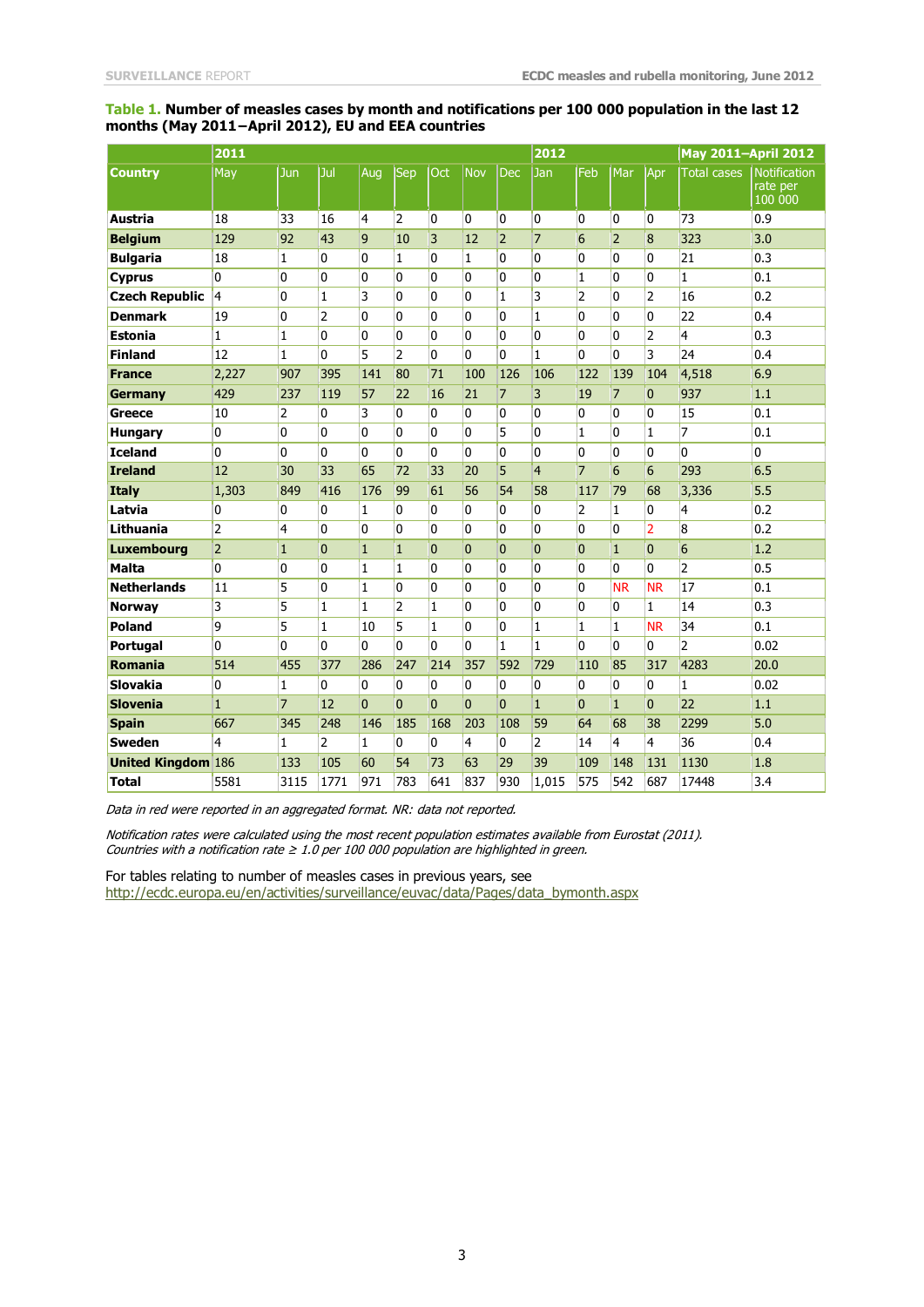

**Figure 2. Notification rates (cases per 100 000 population), by age group for the period May 2011– April 2012, EU/EEA countries (n= 17 196 cases with known age)**

**Figure 3. Proportion of vaccination status among measles cases by age group in the last 12 months (May 2012–April 2012), EU/EEA countries (n= 17 194 cases with known vaccination status age)**

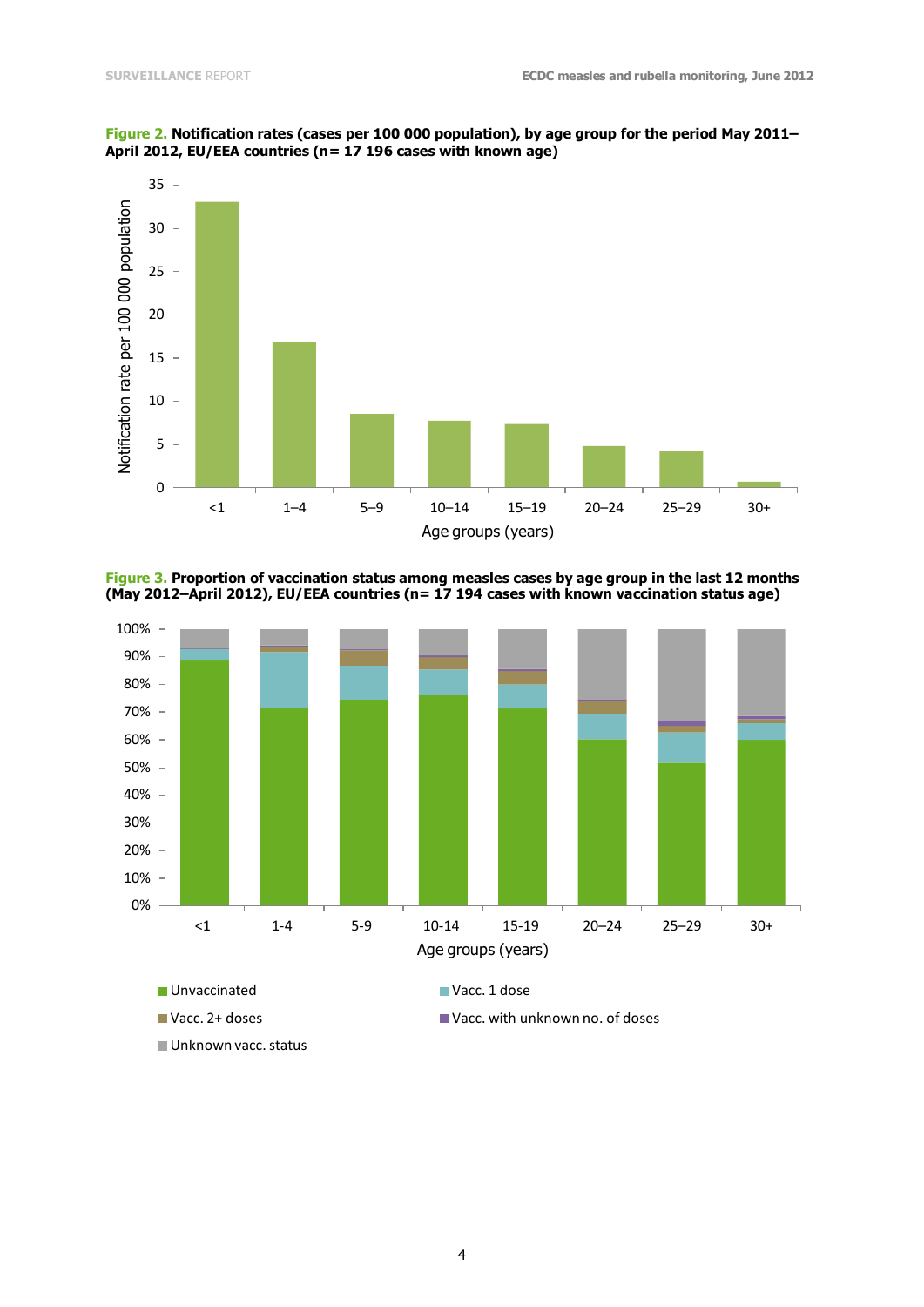### **Figure 4. Number of measles cases by country in the last 12 months (May 2011–April 2012; n=17 448) and two-dose measles vaccine coverage\* (2010 CISID)**



Source: TESSy and CISID. Date of data retrieval 28/05/2012.

\* Coverage figures (%) are official national figures reported via the annual WHO/UNICEF Joint Reporting Form and WHO Regional Office for Europe reports.

### **Figure 5. Measles notification rates (cases per 100 000 population) by country (May 2011–April 2012; n=17 488)**



For maps relating to measles cases and notification rates in 2011, see [http://ecdc.europa.eu/en/activities/surveillance/euvac/data/Pages/measles\\_maps.aspx](http://ecdc.europa.eu/en/activities/surveillance/euvac/data/Pages/measles_maps.aspx)

#### 5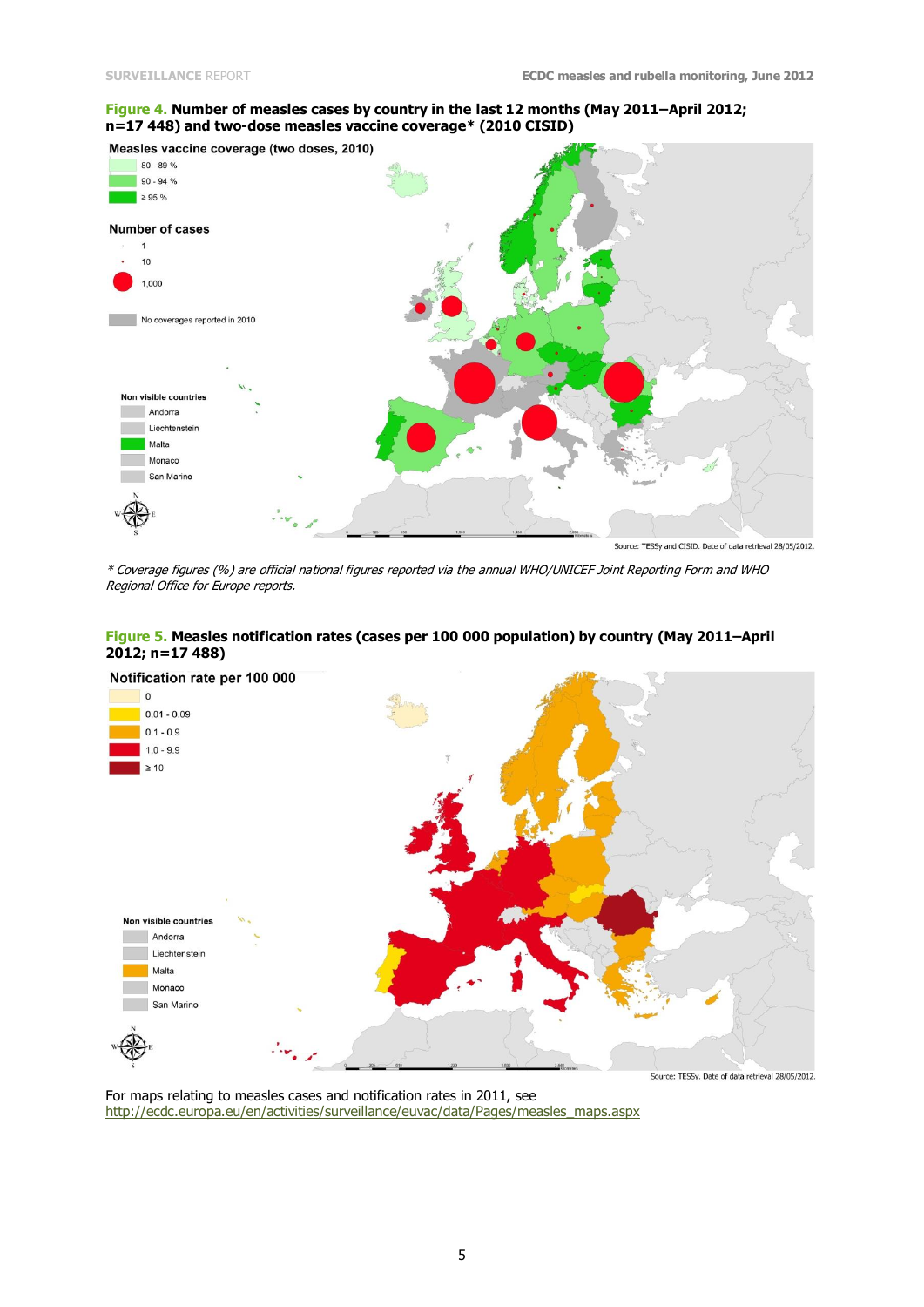# **Epidemic intelligence: measles**

## **European Union Member States**

The peak transmission period for measles in Europe will soon come to an end. The number of new cases and the cumulative number of cases have so far been considerably lower in 2012 compared to 2010 and 2011. There were no major new outbreaks or unexpected developments since the previous EMMO.

### **France**

#### Source: **Institut de Veille Sanitaire**

Since 1 January 2012, 473 cases of measles were notified, 19 of which were complicated by severe pneumonia. Unlike the previous two years, the monthly number of cases has remained relatively stable during the peak transmission period.

### **Figure 6. Number of measles cases per month (mandatory notification), France, January 2008 –April 2012 (provisional data for April 2012)**



Source: Graph: ECDC, data: **[Institut de Veille Sanitaire](http://www.invs.sante.fr/Dossiers-thematiques/Maladies-infectieuses/Maladies-a-prevention-vaccinale/Rougeole/Points-d-actualites/Epidemie-de-rougeole-en-France.-Actualisation-des-donnees-de-surveillance-au-24-mai-2012)**

### **Ireland**

### Source: [Health Protection Surveillance Centre](http://www.hpsc.ie/hpsc/News/MainBody,13446,en.html) and [Epi Insight](http://ndsc.newsweaver.ie/epiinsight/dllmrzt7dc07guhc3jcrzt?a=1&p=24661455&t=17517774)

A measles outbreak in Cork in the southwest of Ireland has affected 51 people as of 1 June 2012. All cases have been below 20 years of age, and two patients required hospitalisation. Most of the sick were between 10 and 19 years of age, and 88% had not been vaccinated against measles. The first dose of MMR is recommended at 12 month in Ireland and the second dose at 4–5 years of age. The national vaccination rate at 24 months is 92% but the estimated uptake in West Cork is as low as 86%.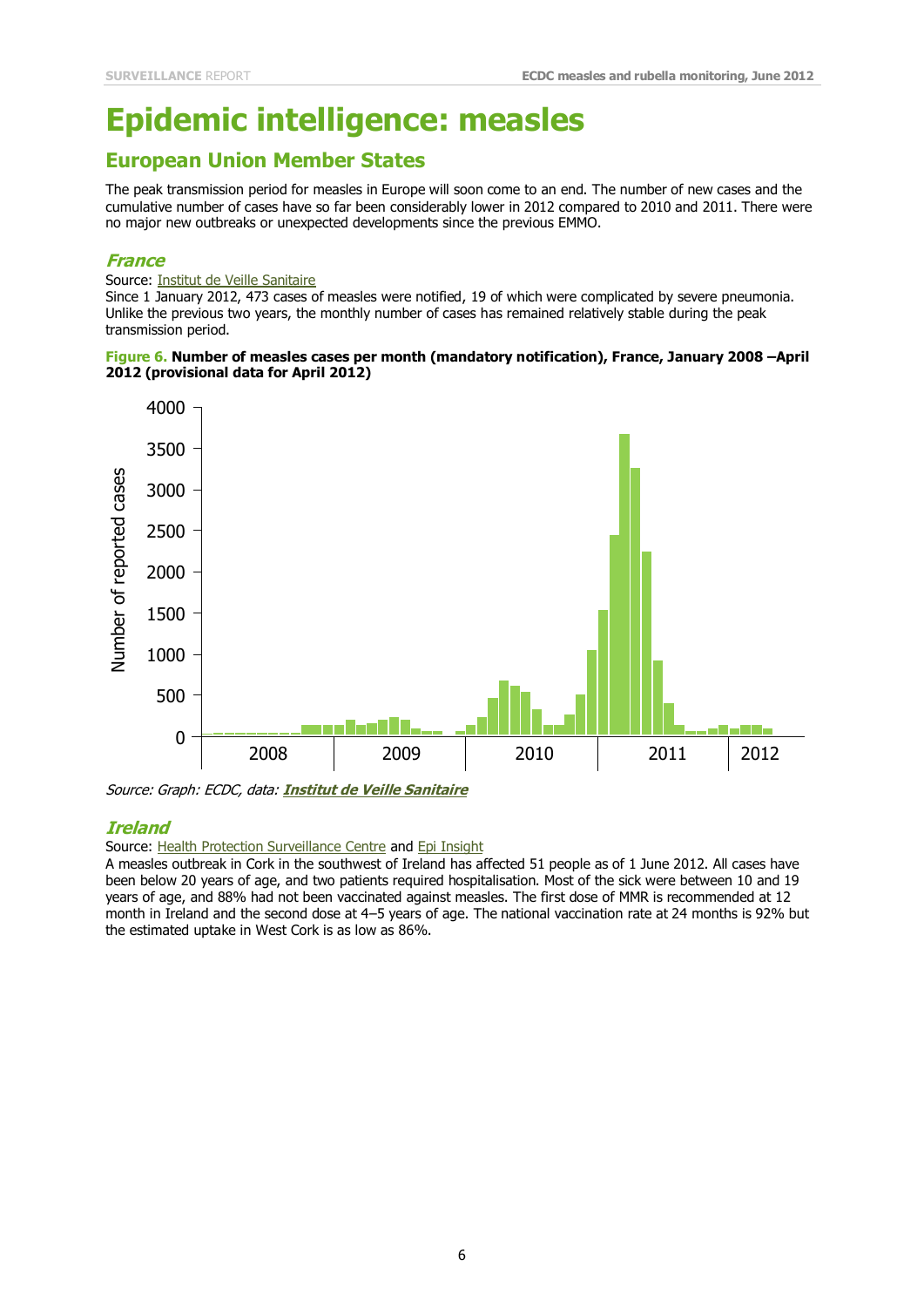### **Figure 7. Measles cases reported by Health Services Executive South, Ireland, by age group and vaccination status, 2012 (n=48 cases)**



Health authorities have informed general practitioners (GPs) and hospital services in the affected area about the outbreak and asked them to isolate patients suspected of having measles and to notify all suspected cases. Further control measures include isolating infected children at home and excluding unvaccinated siblings from school. Parents living in the outbreak area have been advised to vaccinate infants aged 6–12 months with an extra dose of MMR during the outbreak period. Infants who receive an extra MMR dose to protect them during the outbreak are recommended to have the routine MMR vaccinations at 12 months and 4–5 years of age.

### **Poland**

#### Source: [Media](http://wroclaw.gazeta.pl/wroclaw/1,35751,11853730,Romowie_z_obozowiska_zapadaja_na_odre__Grozi_epidemia_.html)

An outbreak of measles among ethnic Roma in Wroclaw, first reported in the media, was confirmed by Polish authorities. Eleven cases were reported from a Roma camp of about 100 people. All affected were of Romanian nationality. No cases were notified from outside of the affected community. The community has been offered vaccinations, and the situation is closely monitored by local authorities.

### **UK**

### Source: [Health Protection Report](http://www.hpa.org.uk/hpr/archives/2012/news2112.htm#msls) and [NOIDs weekly report](http://www.hpa.org.uk/hpr/archives/2012/news2112.htm#msls)

So far this year, 1 677 suspected cases of measles have been notified in England and Wales, of which 447 had been laboratory confirmed by the end of April. Cases were reported from all but two of the regions in England and Wales. The majority (78%) of infections were in children and adolescents. Eight percent of the confirmed measles cases had received one or more doses of a measles-containing vaccine. Half of all cases were connected to the outbreak in the North West region which has accumulated 272 confirmed cases since January 2012. The genotype associated with this outbreak is B3. An outbreak of the D8 strain in North Wales is continuing although spread into the local community is more limited, with only 12 new cases confirmed in April. The South East region, where the predominant strain is D4, was the only region that reported more cases in April than in March; 44 cases were linked to the ongoing outbreak (onset September 2011). Each of the three outbreaks is associated with a different measles genotype but investigations have not identified index cases with history of travel abroad or contact with infected overseas travellers.

## **EU neighbouring countries**

### **Ukraine**

#### Source: [MOH](http://www.moz.gov.ua/ua/portal/pre_20120601_2.html)

As of 31 May, Ukraine has reported 10 108 measles cases since the start of 2012. The majority of the cases are reported from the western regions of the country bordering Poland, Slovakia, Hungary and Romania (Transcarpathian, Lviv Oblast, Ivano-Frankivsk, Ternopili, Volyn and Rivne regions). The officially reported vaccine uptake is low in Ukraine and the country has experienced shortages of MRR vaccine in the last years.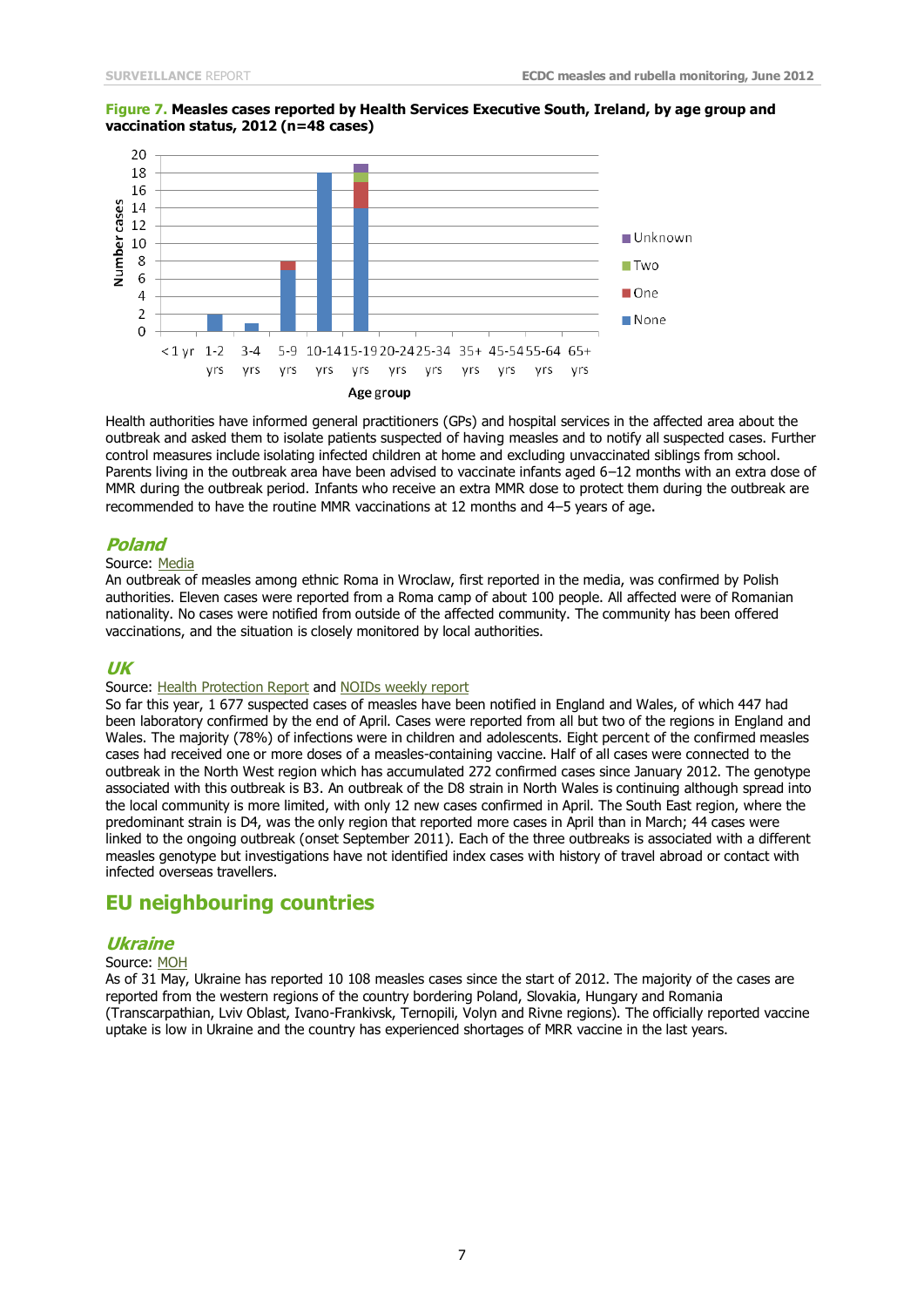

#### **Figure 8. Measles cases in 2012 and MCV1 coverage in 2010 by region, Ukraine**

Source: WHO Epidemiological Brief No. 21, February 2012

# **Rubella**

## **Background**

ECDC closely monitors rubella transmission in Europe through the reporting of cases to the European Surveillance System (TESSy) and its epidemic intelligence (EI) activities. Twenty-four EU and two EEA countries contribute to the enhanced rubella surveillance. Data is submitted monthly to TESSy and then checked and analysed by ECDC. After validation by the contributing countries, the data are forwarded once a month to WHO's global database.

For more information on rubella go to [http://ecdc.europa.eu/EN/HEALTHTOPICS/RUBELLA/Pages/index.aspx.](http://ecdc.europa.eu/EN/HEALTHTOPICS/RUBELLA/Pages/index.aspx)

The purpose of the enhanced rubella monitoring is to provide regular and timely updates on the rubella situation in Europe in support of effective disease control, increased public awareness and for the achievement of the 2015 rubella and congenital rubella elimination target.

## **Surveillance data**

The enhanced rubella surveillance data was retrieved from TESSy on 26 April 2012, and the analysis covers the period from 1 January to 31 March 2012. Data from previous years is presented for comparison when relevant.

Out of the 25 countries reporting data during the first quarter of 2012, twenty-four countries reported case-based data, and one country (Poland) reported aggregated data. Data from Italy was not available at the time of analysis for this report. In Denmark, only rubella in pregnancy and congenital rubella infections are notifiable diseases, hence only those rubella infections are reported to TESSy. France conducts a voluntary laboratory-based surveillance system for rubella among pregnant women and newborns. Belgium operates a dedicated surveillance network for congenital rubella infections. In Germany, surveillance for rubella currently exists only at the subnational level and not in all federal states but nationwide rubella surveillance will be implemented in 2013.

During the first quarter of 2012, 11 809 rubella cases were reported to ECDC, compared with annual totals of 8 320 in 2011 and 4 767 in 2010 (Table 1, Figure 1).

- Romania, where an outbreak is currently ongoing, accounted for 90% (10 602) of all cases reported to TESSy over this three-month period.
- Poland accounted for 9.7% (1 148) of the cases.
- Thirteen countries reported zero cases for the first quarter of 2012.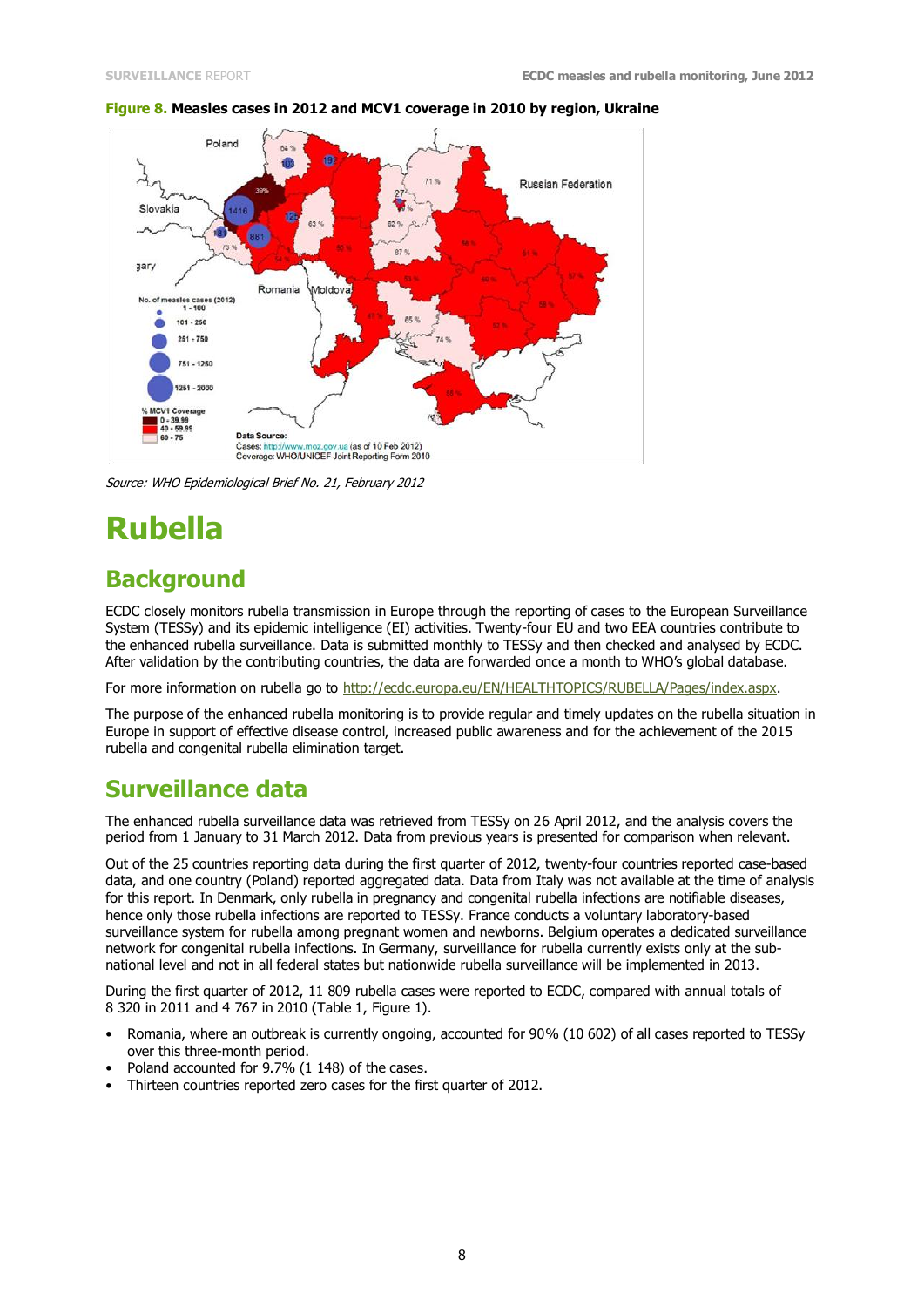### **Table 2. Number of rubella cases by quarter (2010 and 2011) and by month for 2012, EU and EEA countries**

|                       | 2010                    |                |                | 2011           |                |                |                |                | 2012           |                |                |                |                |                |
|-----------------------|-------------------------|----------------|----------------|----------------|----------------|----------------|----------------|----------------|----------------|----------------|----------------|----------------|----------------|----------------|
|                       | Q <sub>1</sub>          | Q <sub>2</sub> | Q <sub>3</sub> | Q4             | <b>Total</b>   | Q1             | Q <sub>2</sub> | Q <sub>3</sub> | Q <sub>4</sub> | <b>Total</b>   | <b>Jan</b>     | Feb            | Mar            | <b>Total</b>   |
| Austria               | $\vert$ 1               | $\mathbf{1}$   | 0              | 0              | 12.            | $\mathbf{1}$   | 0              | $\mathbf{1}$   | $\mathbf{1}$   | 13             | $\mathbf{0}$   | $\overline{0}$ | $\overline{0}$ | $\overline{0}$ |
| <b>Belgium</b>        | nr                      | nr             | nr             | nr             |                | nr             | nr             | nr             | nr             |                | nr             | Inr            | nr             |                |
| <b>Bulgaria</b>       | $\overline{0}$          | $\mathbf 0$    | $\overline{0}$ | 39             | 39             | 26             | 8              | 5              | $\overline{2}$ | 41             | $\mathbf{1}$   | $\overline{2}$ | $\overline{4}$ | $\overline{7}$ |
| Cyprus                | 0                       | 0              | 0              | 0              | $\overline{0}$ | 0              | 0              | 0              | 0              | O              | 0              | 0              | 0              | $\overline{0}$ |
| <b>Czech Republic</b> | $\overline{4}$          | 0              | $\mathbf 0$    | 0              | $\overline{4}$ | 5              | 19             | $\overline{2}$ | 2              | 28             | 2              | $\overline{0}$ | $\overline{2}$ | $\vert 4$      |
| <b>Denmark</b>        | 0                       | 0              | $\mathbf{0}$   | 0              | $\overline{0}$ | $\mathbf{0}$   | 0              | $\mathbf{0}$   | 0              | $\overline{0}$ | 0              | $\overline{0}$ | $\overline{0}$ | $\overline{0}$ |
| Estonia               | $\overline{2}$          | 0              | $\mathbf 0$    | 0              | 2              | $\overline{0}$ | 0              | $\overline{0}$ | 0              | 10             | 0              | $\overline{0}$ | $\overline{0}$ | $\overline{0}$ |
| <b>Finland</b>        | 0                       | 0              | 0              | 0              | $\overline{0}$ | $\mathbf{1}$   | $\mathbf{1}$   | 0              | $\mathbf{1}$   | 3              | 0              | 0              | 0              | $\overline{0}$ |
| France                | n <sub>r</sub>          | n <sub>r</sub> | nr             | n <sub>r</sub> |                | n <sub>r</sub> | nr             | n <sub>r</sub> | nr             |                | nr             | nr             | nr             |                |
| Germany               | nr                      | nr             | nr             | nr             |                | na             | na             | na             | na             |                | na             | na             | na             |                |
| Greece                | 0                       | $\mathbf{0}$   | 0              | 0              | $\overline{0}$ | $\mathbf{0}$   | 0              | $\mathbf{0}$   | 0              | 10             | 0              | 0              | $\overline{0}$ | $\overline{0}$ |
| Hungary               | 0                       | 0              | 0              | 0              | $\overline{0}$ | $\mathbf{1}$   | 1              | 0              | $\mathbf{1}$   | 3              | 0              | $\mathbf{1}$   | $\mathbf{1}$   | $\overline{2}$ |
| Ireland               | 4                       | 9              | 8              | 3              | 24             | 3              | 3              | $\mathbf{1}$   | 2              | 9              | 0              | $\overline{0}$ | $\overline{3}$ | 3              |
| Italy                 | 41                      | 57             | 7              | 17             | 122            | nr             | nr             | nr             | nr             | 10             | nr             | nr             | nr             |                |
| Latvia                | $\overline{0}$          | $\mathbf{0}$   | $\overline{0}$ | 0              | $\overline{0}$ | $\mathbf{0}$   | $\mathbf{1}$   | $\mathbf{0}$   | $\mathbf{1}$   | 12             | $\overline{0}$ | $\overline{0}$ | $\overline{0}$ | $\overline{0}$ |
| Lithuania             | $\overline{2}$          | 0              | 0              | 0              | $\overline{2}$ | $\mathbf 0$    | 0              | 0              | 0              | 10             | 0              | 0              | 0              | 10             |
| Luxembourg            | $\overline{0}$          | $\mathbf{0}$   | $\mathbf 0$    | $\mathbf 0$    | $\overline{0}$ | $\mathbf{0}$   | 0              | $\overline{0}$ | 0              | $\overline{0}$ | 0              | $\overline{0}$ | $\mathbf{1}$   | $\mathbf{1}$   |
| <b>Malta</b>          | 0                       | 0              | $\mathbf{0}$   | $\mathbf{0}$   | $\overline{0}$ | $\overline{0}$ | $\overline{0}$ | $\mathbf{0}$   | 0              | lО             | $\overline{0}$ | $\overline{0}$ | $\overline{0}$ | l0             |
| <b>Netherlands</b>    | $\overline{0}$          | 0              | $\mathbf 0$    | $\mathbf 0$    | $\overline{0}$ | $\mathbf{1}$   | 0              | $\mathbf 0$    | 0              |                | 0              | $\overline{0}$ | nr             | $\overline{0}$ |
| Poland                | 1149                    | 1669           | 647            | 732            | 4197           | 1456           | 1706           | 580            | 551            | 4293           | 174            | 279            | 695            | 1148           |
| Portugal              | $\overline{0}$          | 0              | $\mathbf{1}$   | 0              | 1              | $\mathbf 0$    | 0              | $\overline{0}$ | 0              | IО             | 0              | $\overline{0}$ | $\overline{0}$ | $\overline{0}$ |
| Romania               | 76                      | 120            | 77             | 77             | 350            | 49             | 24             | 67             | 3776           | 3916           | 850            | 4054           | 5698           | 10602          |
| Slovakia              | $\overline{\mathbf{0}}$ | 0              | $\mathbf 0$    | 0              | $\overline{0}$ | $\mathbf 0$    | 0              | $\overline{0}$ | 0              | IО             | 0              | $\overline{0}$ | $\overline{0}$ | $\overline{0}$ |
| Slovenia              | 0                       | 0              | 0              | 0              | $\overline{0}$ | $\mathbf 0$    | 0              | 0              | 0              | ÌО             | 0              | 0              | 0              | l0             |
| Spain                 | $\overline{4}$          | 3              | $\overline{2}$ | $\mathbf 0$    | $\vert 9$      | 3              | $\overline{4}$ | $\mathbf 1$    | 0              | 8              | 3              | $\overline{2}$ | $\overline{3}$ | 8              |
| Sweden                | $\overline{0}$          | 3              | $\mathbf{0}$   | 0              | 3              | $\mathbf{0}$   | 2              | $\mathbf 0$    | 3              | 5              | 0              | $\overline{0}$ | $\overline{0}$ | $\overline{0}$ |
| <b>United Kingdom</b> | 2                       | 8              | $\mathbf{1}$   | $\mathbf{1}$   | 12             | 3              | $\overline{0}$ | 3              | 0              | l6             | 3              | 19             | 11             | 33             |
| <b>EU</b> total       |                         |                |                |                | 4767           |                |                |                |                | 8318           |                |                |                | 11808          |
| <b>Iceland</b>        | $\overline{0}$          | 0              | $\overline{0}$ | $\overline{0}$ | $\overline{0}$ | $\overline{0}$ | $\overline{0}$ | $\overline{0}$ | 0              | 10             | 0              | nr             | nr             | 10             |
| Liechtenstein         | nr                      | nr             | nr             | nr             |                | nr             | nr             | nr             | nr             |                | nr             | nr             | nr             |                |
| Norway                | $\overline{0}$          | 0              | 0              | 0              | $\mathbf{0}$   | $\overline{2}$ | 0              | $\overline{0}$ | 0              | $\overline{2}$ | $\mathbf{0}$   | $\mathbf{1}$   | $\overline{0}$ | 1              |
| <b>EU/EEA total</b>   |                         |                |                |                | 4767           |                |                |                |                | 8320           |                |                |                | 11809          |

Source: TESSy

na: data for rubella not available during the corresponding period nr: rubella data not reported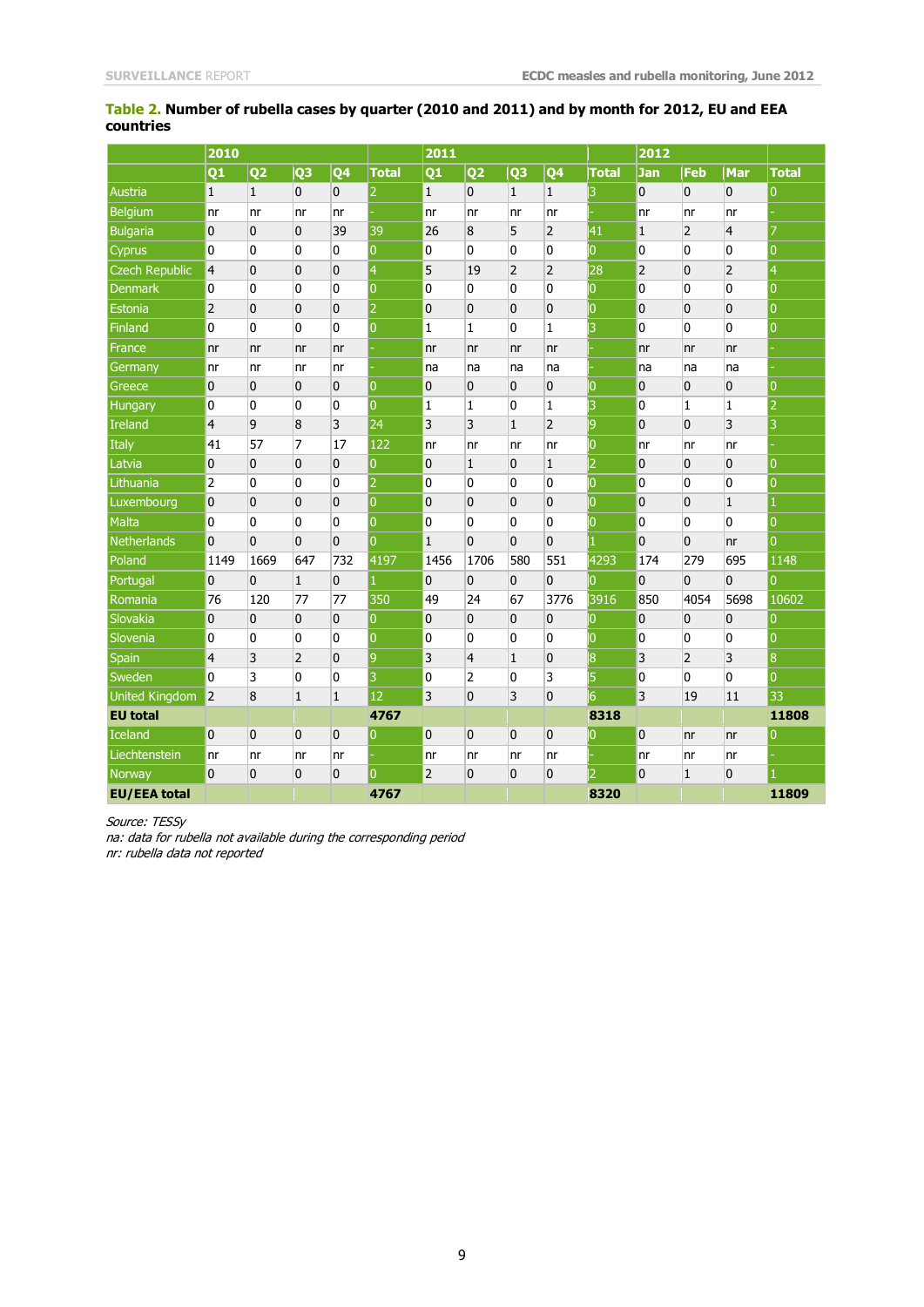

#### **Figure 9. Distribution of rubella cases, January 2010 to March 2012, by month, EU/EEA reporting Member States (n=24 774)**

#### Source: TESSy

Reporting Member States: Austria, Bulgaria, Cyprus, Czech Republic, Denmark, Estonia, Finland, Greece, Hungary, Iceland, Ireland, Latvia, Lithuania, Luxembourg, Malta, Netherlands, Norway, Poland, Portugal, Romania, Slovakia, Slovenia, Spain, Sweden, United Kingdom. Italy was excluded as data were not available for the entire period covered in Figure 1.

### **Classification status**

The 2008 EU case definition for rubella was used by 19 countries. Classification status was reported for all cases reported in the first quarter of 2012. Thirteen percent (1 536) of the cases were laboratory confirmed, 77% (9 116 cases) were reported as probable (with an epidemiological link), and 10% (1 157 cases) were reported as possible. For Romania, which accounted for 90% of all reported cases, 14% (1 488 cases) were laboratory confirmed, and 86% (9 114 cases) were reported as probable. Strengthening of rubella surveillance systems is essential for rubella and CRS elimination in the EU, for example active outbreak investigations and efforts to increase the proportion of laboratory-confirmed cases.

### **Age distribution**

The highest notification rate was among adolescents aged 15–19 years (45.6 cases per 100 000 population), followed by the age group 10–14 years (4.1 cases per 100 000 population) (Figure 2). To a large extent this reflects notification rates in Romania since cases from that country dominate the overall incidence of rubella. Factors which explain age distribution among cases include the timing of rubella vaccine introduction, the number of recommended doses, and the likelihood of a case presenting to healthcare services. Rubella is in general a mild disease in childhood but tends to produce more prominent symptoms in teenagers and adults. More details on the rubella outbreak in Romania can be found in a recent Eurosurveillance article [\(http://www.eurosurveillance.org/ViewArticle.aspx?ArticleId=20089\)](http://www.eurosurveillance.org/ViewArticle.aspx?ArticleId=20089).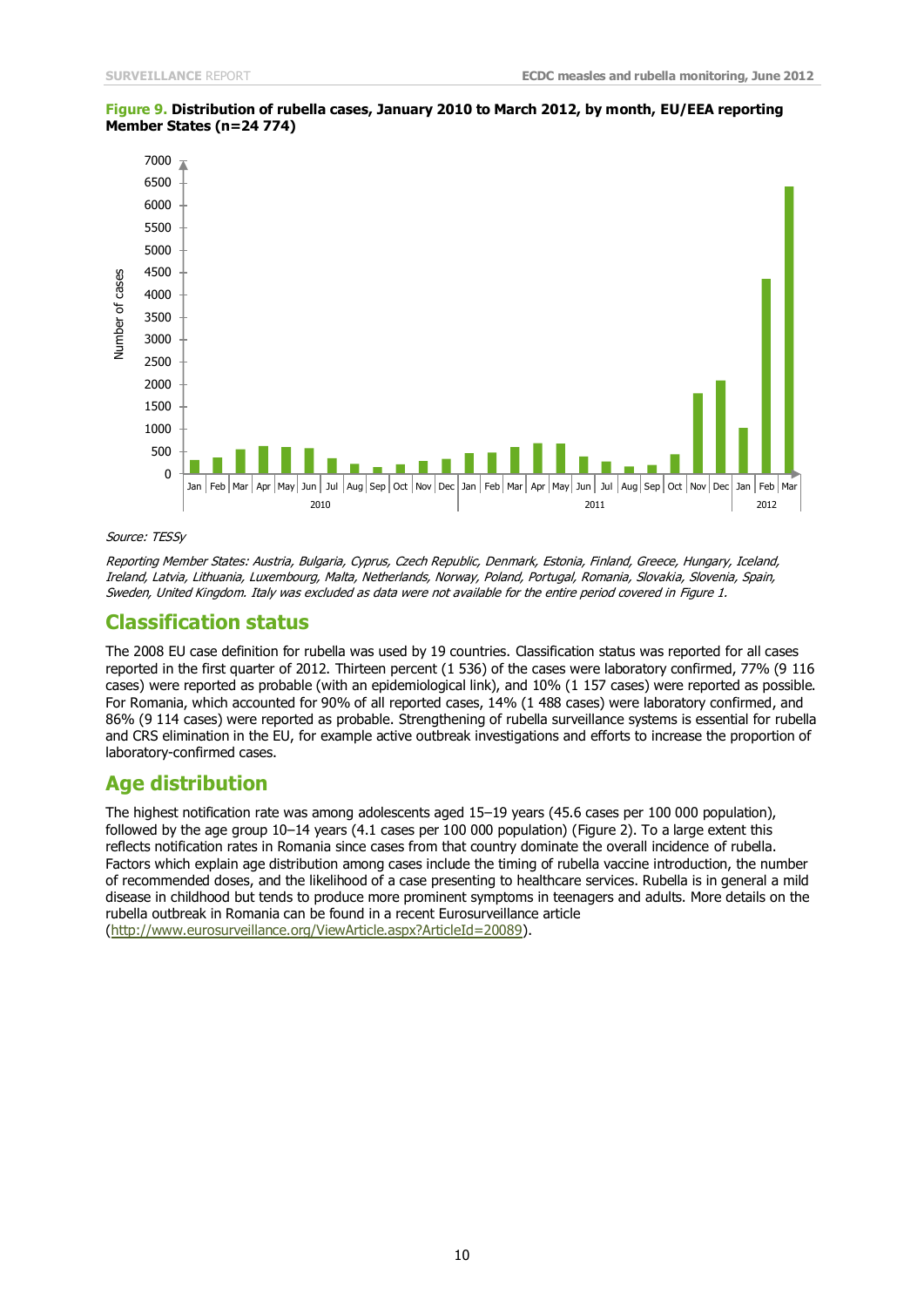### **Figure 10. Distribution of rubella notification rates per 100 000 population by age group, January– March 2012, EU and EEA countries (n=11 809)**



Countries included: Austria, Bulgaria, Cyprus, Czech Republic, Estonia, Finland, Greece, Hungary, Iceland, Ireland, Latvia, Lithuania, Luxembourg, Malta, Netherlands, Norway, Poland, Portugal, Romania, Slovakia, Slovenia, Spain, Sweden, and the United Kingdom.

## **Vaccination status**

Data on vaccination status by age group are presented for 10 661 cases reported to TESSy in a case-based format. Vaccination status was known for 99% of the reported cases. Of these, 99% (10 516) were reported as unvaccinated, and 1% had received one dose of rubella vaccine.

| Table 3. Number of rubella cases vaccinated by age groups, EU and EEA countries, January–March |  |
|------------------------------------------------------------------------------------------------|--|
| 2012 (n=10 661)                                                                                |  |

| <b>Vaccination</b> | Number of doses |                                                  | <b>Total</b> |                                    |           |           |           |           |           |                                                                                                                                                                                                                |
|--------------------|-----------------|--------------------------------------------------|--------------|------------------------------------|-----------|-----------|-----------|-----------|-----------|----------------------------------------------------------------------------------------------------------------------------------------------------------------------------------------------------------------|
| <b>Istatus</b>     |                 | ${<}1$                                           | 1–4          | $5 - 9$                            | $10 - 14$ | $15 - 19$ | $20 - 24$ | $25 - 29$ | $\geq$ 30 |                                                                                                                                                                                                                |
|                    |                 |                                                  |              | No. (%)  No. (%)  No. (%)  No. (%) |           | NO. (%)   | NO. (%)   | NO. (%)   | NO. (%)   | NO. (%)                                                                                                                                                                                                        |
| <b>Vaccinated</b>  | 1 dose          | 0(0)                                             | 21(37)       | 24(26)                             | 57(5)     | 34(0)     | 2(0)      | 0(0)      | 1(0)      | 139(1)                                                                                                                                                                                                         |
|                    | <b>IUnknown</b> | 0(0)                                             | 1(2)         | 0(0)                               | 0(0)      | 0(0)      | 0(0)      | 0(0)      | 0(0)      | 1(0)                                                                                                                                                                                                           |
| Not vaccinated   - |                 | $\vert 28 \vert (100) \vert 35 \vert (61) \vert$ |              | 67(74)                             | 1206 (95) |           |           |           |           | 7495 (100) 906 (100) 360 (100) 419 (100) 10516 (99)                                                                                                                                                            |
| <b>Unknown</b>     |                 | 0(0)                                             | 0(0)         | 0(0)                               | 0(0)      | 0(0)      | 0(0)      | 3(1)      | 2(0)      | 5(0)                                                                                                                                                                                                           |
| <b>Total</b>       |                 |                                                  |              |                                    |           |           |           |           |           | $\left 28\left(100\right)\right $ 57 (100) $\left 91\left(100\right)\right $ 1263 (100) $\left 7529\left(100\right)\right $ 908 (100) $\left 363\left(100\right)\right $ 422 (100) $\left 1$ <b>0661 (100)</b> |

## **Complications and outcomes**

Information on complications and outcome was reported for all except 39 of the 10 661 cases. There were three cases of neurological complications, 37 cases were complicated by arthritis, 1 642 cases had other complications (not specified) and 8 940 cases were free of complications. Table 3 describes the distribution of reported complications by age group.

One fatal case was reported in 2012. A baby infected in utero and born with multi-organ malformations (CRS) died soon after birth.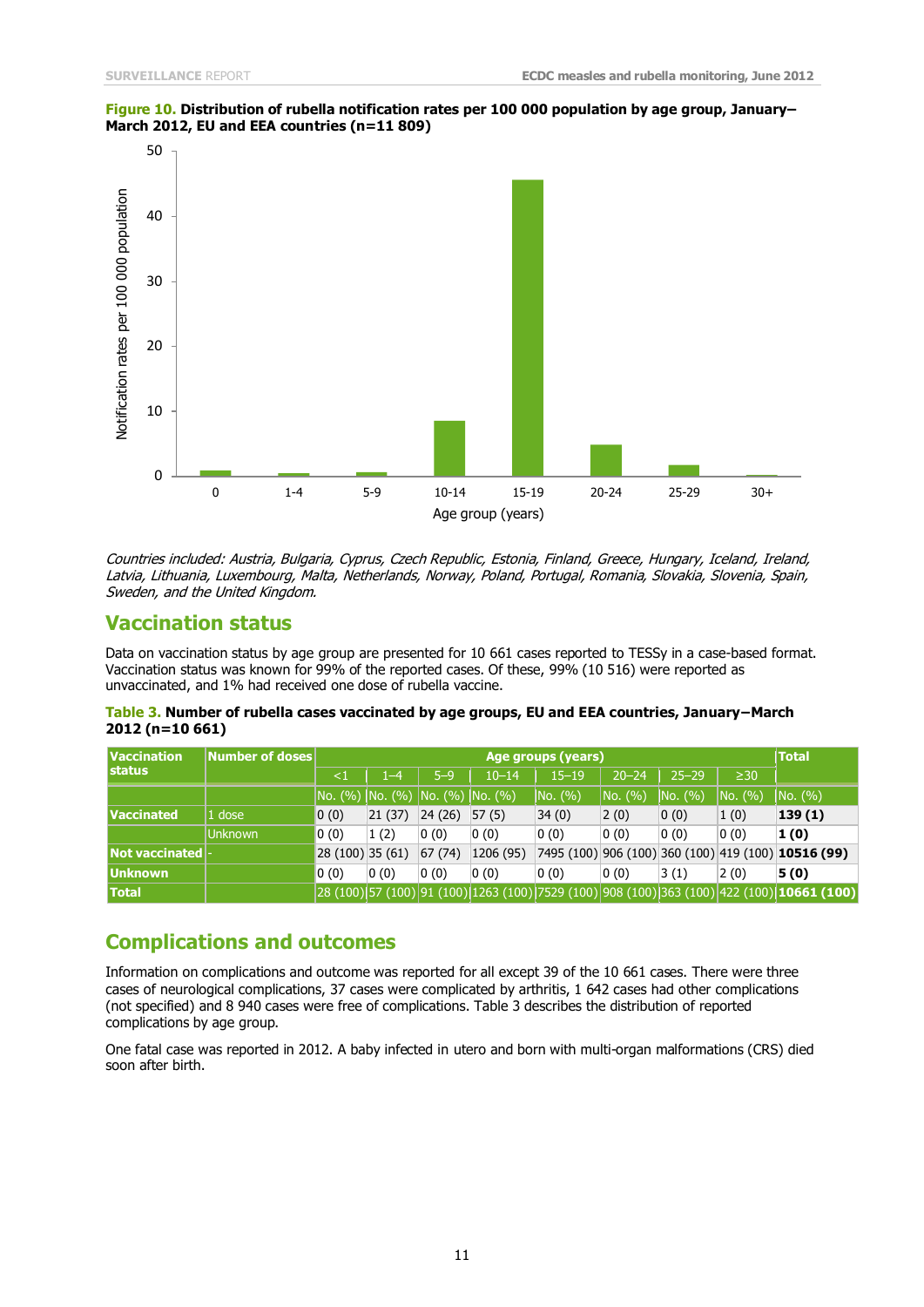### **Table 4. Distribution of rubella complications by age groups, January–March 2012, EU and EEA countries (n=10 661)**

|                                   | Age groups |         |                |           |           |             |             |                |       |  |  |  |
|-----------------------------------|------------|---------|----------------|-----------|-----------|-------------|-------------|----------------|-------|--|--|--|
| <b>Type of complications</b>      |            | $1 - 4$ | $5-9$          | $10 - 14$ | $15 - 19$ | $ 20 - 24 $ | $ 25 - 29 $ | $ 30+$         | total |  |  |  |
| Rubella arthritis                 |            |         | $\overline{0}$ |           | 15        | 6           |             | 8              | 37    |  |  |  |
| <b>Other</b>                      |            |         | 4              | 186       | 1246      | 105         | 47          | 53             | 1642  |  |  |  |
| <b>Neurological complications</b> |            |         | 0              |           | 3         | 0           | 0           | $\overline{0}$ |       |  |  |  |
| No complications                  | 26         | 50      | 81             | 1071      | 6252      | 794         | 309         | 357            | 8940  |  |  |  |
| <b>Unknown</b>                    |            |         | 6              |           | 13        |             |             | 4              | 39    |  |  |  |
| <b>Itotal</b>                     | 28         | 57      | 91             | 1263      | 7529      | 1908        | 363         | 422            | 10661 |  |  |  |

Regarding **importation status**, 10 663 cases were believed to have been infected in their country of residence. Information on importation status was missing for nine cases. Six cases were infected abroad and recorded as imported cases and 13 cases were import-related (i.e. second generation case from an imported case). The six cases imported cases had acquired the infection in Romania  $(4)$ , Spain (1) and Vietnam (1).

**Pregnancy status** was known for 4 476 out of the 4 489 female cases for which case-based data was available. Sixteen women were reported to have been pregnant when infected but information on the progress of the pregnancy at the time of symptoms was available for only two cases, of which one occurred in the first trimester and one in the third trimester.

# **Epidemic intelligence: rubella**

## **European Union Member States**

ECDC continuously monitors rubella transmission and rubella outbreaks in the EU and Europe. Overall, rubella transmission has been slow in the last three months except for the large outbreak ongoing in Romania which was relayed by local media. Some media attention was also raised in Spain after an outbreak in a kindergarten in the region of Aragon [\(http://www.elperiodicodearagon.com/noticias/aragon/un-brote-de-rubeola-en-una-guarderia](http://www.elperiodicodearagon.com/noticias/aragon/un-brote-de-rubeola-en-una-guarderia-adelanta-vacunacion_748755.html)[adelanta-vacunacion\\_748755.html\)](http://www.elperiodicodearagon.com/noticias/aragon/un-brote-de-rubeola-en-una-guarderia-adelanta-vacunacion_748755.html)

# **Publications**

## **Measles**

### **Nosocomial transmission of measles: An updated review**

Botelho-Nevers E, Gautret P, Biellik R, Brouqui P. Nosocomial transmission of measles: An updated review. Vaccine. 2012 Jun 8;30(27):3996-4001. Available from[: http://www.ncbi.nlm.nih.gov/pubmed/22521843](http://www.ncbi.nlm.nih.gov/pubmed/22521843)

Summary: The authors review cases of measles with nosocomial transmission between 1997 and 2011 and show that measles is transmitted from patients to healthcare workers (HCWs) and from HCWs to patients and colleagues. Additionally, they describe how measles outbreaks in healthcare settings differ from community transmission and highlight the need for all HCWs to be immunised against measles.

Disclosure statement: Authors declare to have no conflict of interest.

ECDC comment: Measles outbreaks continue to occur in the EU and other developed countries as a result of suboptimal vaccine coverage. This review highlights the increasing importance of healthcare-associated measles transmission in countries with low incidence of disease. In the last decade, around 22% of measles cases associated with small outbreaks were linked to transmission in healthcare settings. Nosocomial transmission of measles is of particular concern for high-risk patients who are also more likely to use healthcare services, such as pregnant women, newborns, prematurely born babies, and immunocompromised patients. The risk of transmission in healthcare settings can be minimised by routinely checking immunity against measles among healthcare workers, vaccinating susceptible staff, isolating suspected cases, and maintaining vigilance for measles.

# **Rubella**

### **Ongoing rubella outbreak among adolescents in Salaj, Romania, September 2011– January 2012**

Janta D, Stanescu A, Lupulescu E, Molnar G, Pistol A. Ongoing rubella outbreak among adolescents in Salaj, Romania, September 2011–January 2012. Euro Surveill. 2012;17(7):pii=20089. Available from: <http://www.eurosurveillance.org/ViewArticle.aspx?ArticleId=20089> (accessed 3 May 2012)